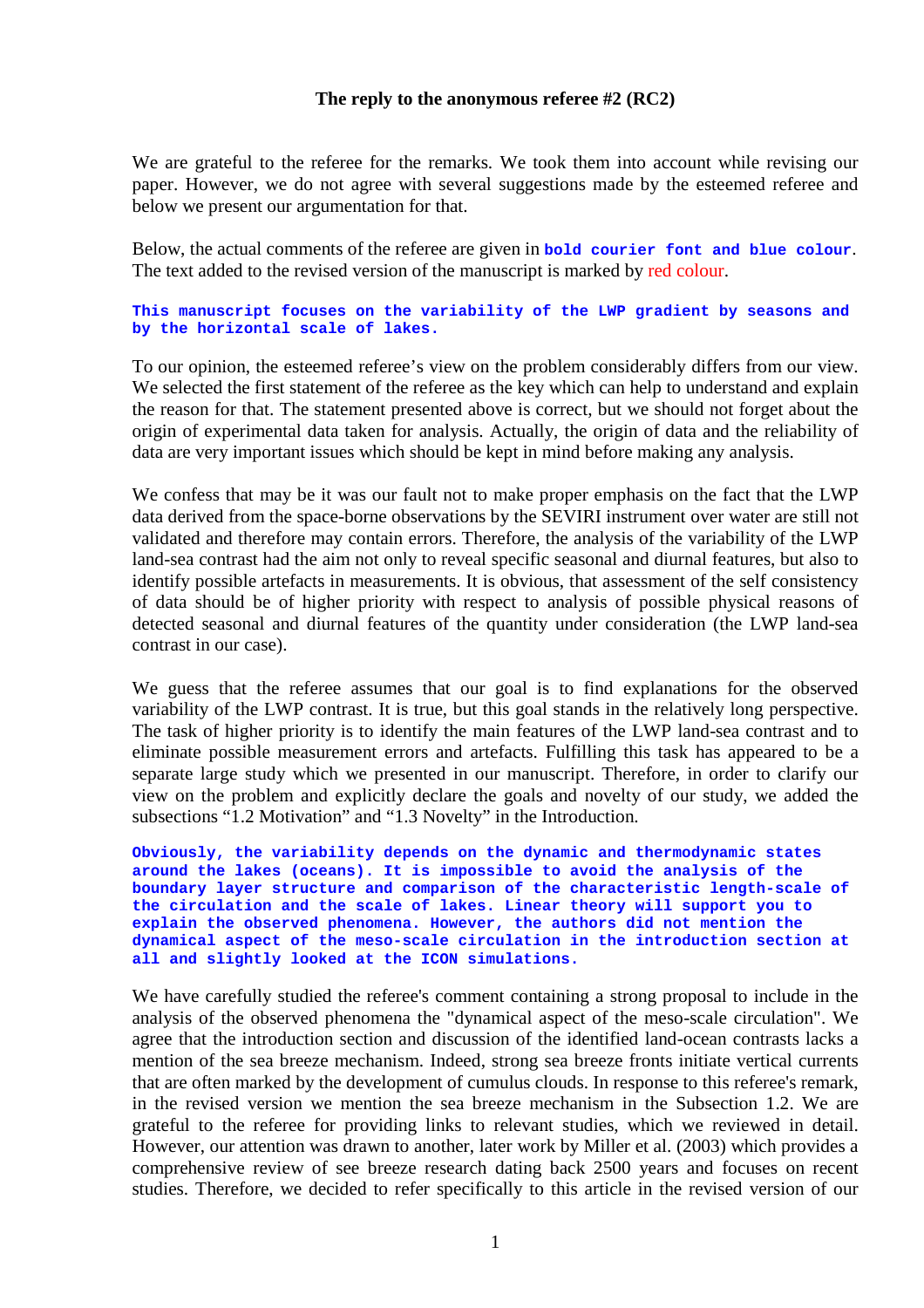paper rather than to the papers suggested by the esteemed referee. And we emphasize, that modeling and applying the sea breeze mechanism to our results is definitely beyond the scope of our present study.

Explanation of the motivation for our study and mentioning the sea breeze mechanism have been included in the revised version as follows:

### 1.2 Motivation

Primarily, the motivation for our efforts to investigate the LWP land-sea difference originated from our previous studies (Kostsov et al. 2018, 2019) which were devoted to the problem of validation of space-borne remote observations of cloud parameters by means of ground-based passive microwave remote sounding. In these studies microwave measurements were conducted over land but in a coastal area. It should be emphasized that ground-based microwave remote measurements of LWP are the most reliable and widely used tool for validation of observations of LWP from space, in particular by the instruments SEVIRI and AVHRR which measure reflected solar radiation (Roebeling et al., 2008ab; Greuell and Roebeling 2009). However, to the best of our knowledge, there were no validations of space-borne measurements over water areas and over water bodies covered by ice/snow. The importance of such validations arises from the fact that retrieval algorithms use a land-sea mask, and also they use a sea-ice and a snow mask. A misclassification in a mask can cause errors which propagate to higher-level products of the satellite observations. Such situation can occur in winter and during off-season. In winter, the LWP retrieval over highly reflective surfaces (snow and ice) becomes even more complicated problem (Musial et al., 2014), and, as a consequence, the retrieval errors can increase. The mechanism of the error amplification is described by Han et al. (1999) and Platnick et al. (2001): (1) multiple reflections occur between a cloud and underlying surface; (2) the increase in reflectance contributed by a cloud is relatively smaller in case of highly reflective underlying surface. The problem becomes more complicated due to the variability of the ice/snow properties. It has been noted by Platnick et al. (2001) that, as shown in a number of studies, the albedo of the sea ice is dependent on several factors, for example on the presence of air bubbles. Besides, if ice is covered with a snow layer greater than several centimetres the overall reflectance is dominated by this snow layer. Also, the melting process can cause the decreases in reflectance. The complexity of the problem of space-borne remote sensing of cloud parameters over different surfaces stimulated us to conceive the study in which the general features of the LWP land-sea contrast derived from satellite measurements could be summarised and analysed. In our opinion, the joint comprehensive analysis of the large LWP data sets derived from space-borne observations over various surfaces can be valuable for development of validation algorithms.

The importance of studying the LWP land-sea difference rather than the LWP values over land and water separately arises from the fact that inconsistency of data can be detected more easily in this way. The vivid example of detecting inconsistency in data by means of looking at the land-sea contrast of atmospheric parameter is an artefact in ozone column measurements by the TOMS (Total Ozone Mapping Spectrometer) instrument (Cuevas, 2001). Persistent year-to-year differences in total ozone between continents and oceans were found in the mean global ozone data which were averaged in time. This feature has been named GHOST (Global Hidden Ozone Structures from TOMS). Part of these differences appeared to be caused by truncation of the lower tropospheric column due to the topography and by permanent differences in tropopause height distribution. The remaining part (66%) has been found to be an artefact of the retrieval algorithm: the effects of the presence of UV-absorbing aerosols might have been accounted for not correctly. For examining the effect of each possible contribution to the observed difference, Cuevas (2001) selected the Iberian Peninsula region for a case study. The study by Cuevas (2001) was an encouraging example for us and additional stimulus to investigate common features of the LWP land-sea differences in Northern Europe with the aim to identify the natural effects and possible artefacts in measurements.

The second reason for making the present study was the lack of information on the LWP landsea differences. Except the above mentioned works by Karlsson there were no special studies focused on the analysis of the LWP values over surfaces of various types in Northern Europe, in particular over land and water areas. Obviously, taking into account the diversity of properties of water bodies and the diversity of the features of local climate, we can expect that the LWP land-sea differences are highly variable in space and time. So far, not enough attention was paid to this interesting issue. In our view, this issue is important for development of regional weather and climate models from the perspective of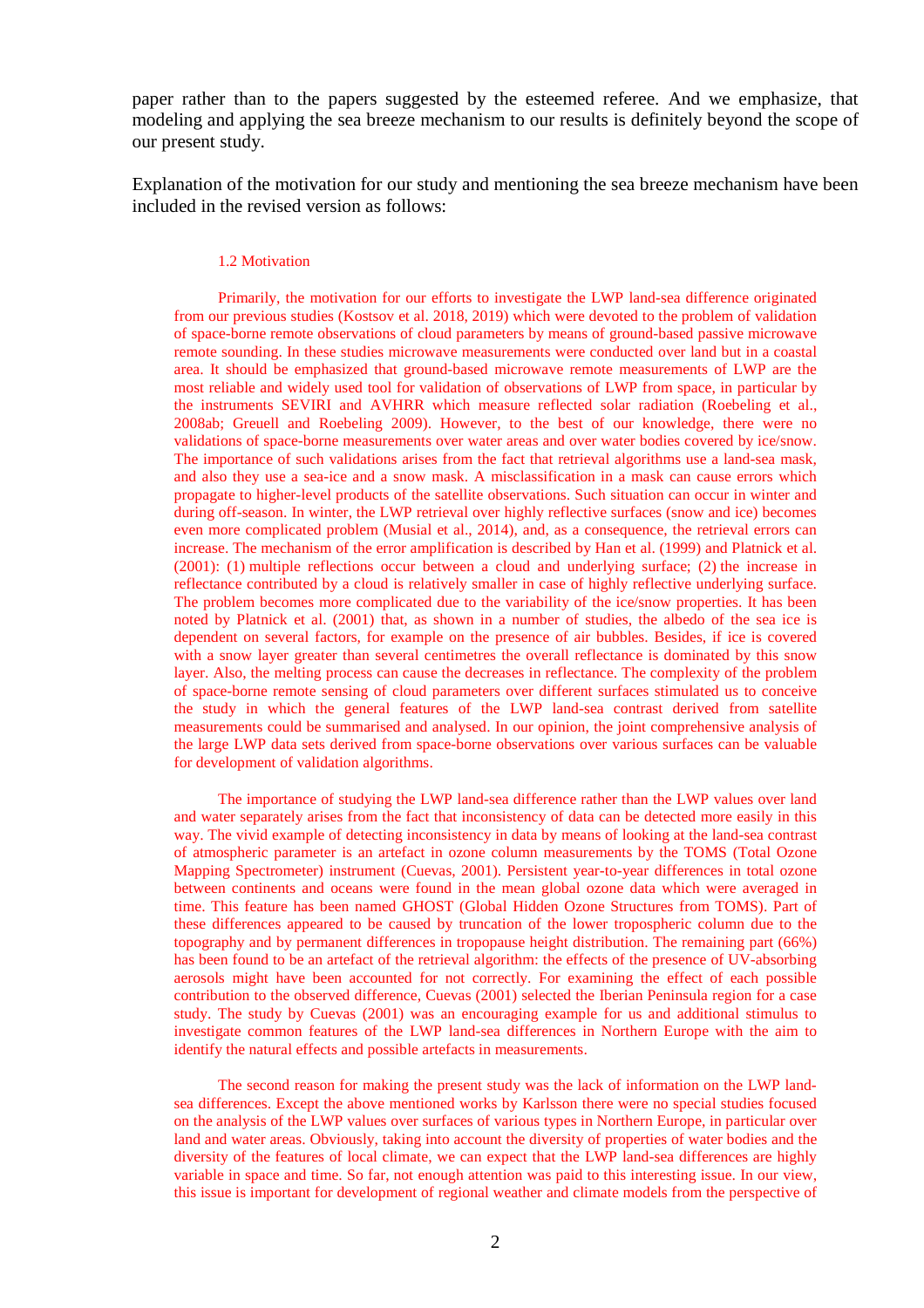more accurate simulations over water bodies and in neighbouring areas. As an example, the ICON model can be mentioned which has a special option for weather and climate simulations over lakes (ICON, 2021; ICON Tutorial, 2021).

The third motive to initiate the present study was the fact that so far not much attention was paid to the investigation of physical mechanisms which drive the LWP land-sea differences in Northern Europe. The reason for the differences in spring and summer has been suggested by Karlsson (2003): the inflow of cold water from melting snow and ice is cooling the near-surface atmospheric layer over the water bodies. As a result, in contrast to the land surface, this layer over the water bodies becomes very stable preventing the formation of clouds. This mechanism, however, does not explain the existence of the LWP land-sea difference during cold season when both land and water surfaces are covered with snow and ice. We would like to mention one more mechanism which has been suggested by an expert during an open discussion of the preprint of the present article (https://doi.org/10.5194/acp-2021-387-RC1, last access 29 March 2022):

'In addition, during winter/spring, (dark) forest areas can absorb considerably more solar radiation than surrounding snow-covered ground or ice-covered water surfaces. This can also lead to updrafts and eventually cloud formation.'

The sea breeze mechanism should be mentioned also. Indeed, strong sea breeze fronts initiate vertical currents that are usually marked by the development of cumulus clouds. The detailed review of recent studies of the sea breeze features can be found in the paper by Miller et al. (2003). However the sea breeze mechanism is not able to fully explain the diversity of land-ocean contrasts presented in our work. Indeed, the sea breeze can be the reason for the development of convective cloudiness in the frontal zone, with an inland penetration up to several tens of kilometers. But the results presented in our work demonstrate the systematic suppression of cloudiness over water bodies, with a relatively uniform distribution of cloudiness over the land surface, regardless of the distance from the coastline (see the map in Fig. 2, for example). The sea breeze phenomena certainly can complement another physical mechanism proposed by Karlsson (2003) and already mentioned above. However, both of these mechanisms – the sea breeze circulation and the influx of melt water – cannot explain the existence of the land-ocean contrasts during the cold season, when both land and water surfaces are covered with snow and ice.

In our opinion, the necessary prerequisite for identifying the prevailing physical mechanisms which drive the LWP land-sea differences in Northern Europe is the special detailed statistical analysis of the LWP data provided by the satellite instruments over various water bodies and over land near these water bodies during different seasons. In the present work we make a kind of such analysis.

#### Added references:

Cuevas, E., Gil, M., Rodriguez, J., Navarro, M., and Hoinka, K.P.: Sea-land total ozone differences from TOMS: GHOST effect, Journal of Geophysical Research, 106 (D21), 27745-27755, https://doi.org/10.1029/2001JD900246, 2001.

Miller, S.T.K., Keim, B.D., Talbot, R.W., Mao, H.: Sea breeze: Structure, forecasting, and impacts, Reviews of Geophysics, 41(3), https://doi.org/10.1029/2003RG000124, 2003.

### **Since the corresponding author already documented several papers about the land-ocean contrast, and hence, it is about time to analyze dynamics in addition to the statistical analyses. Therefore, my recommendation is reject.**

We would like to make some clarification. So far, we published three papers:

- Kostsov, V. S., Kniffka, A., and Ionov, D. V.: Cloud liquid water path in the sub-Arctic region of Europe as derived from ground-based and space-borne remote observations, Atmos. Meas. Tech., 11, 5439-5460, doi:10.5194/amt-11-5439-2018, 2018.
- Kostsov, V. S., Kniffka, A., Stengel, M., and Ionov, D. V.: Cross-comparison of cloud liquid water path derived from observations by two space-borne and one ground-based instrument in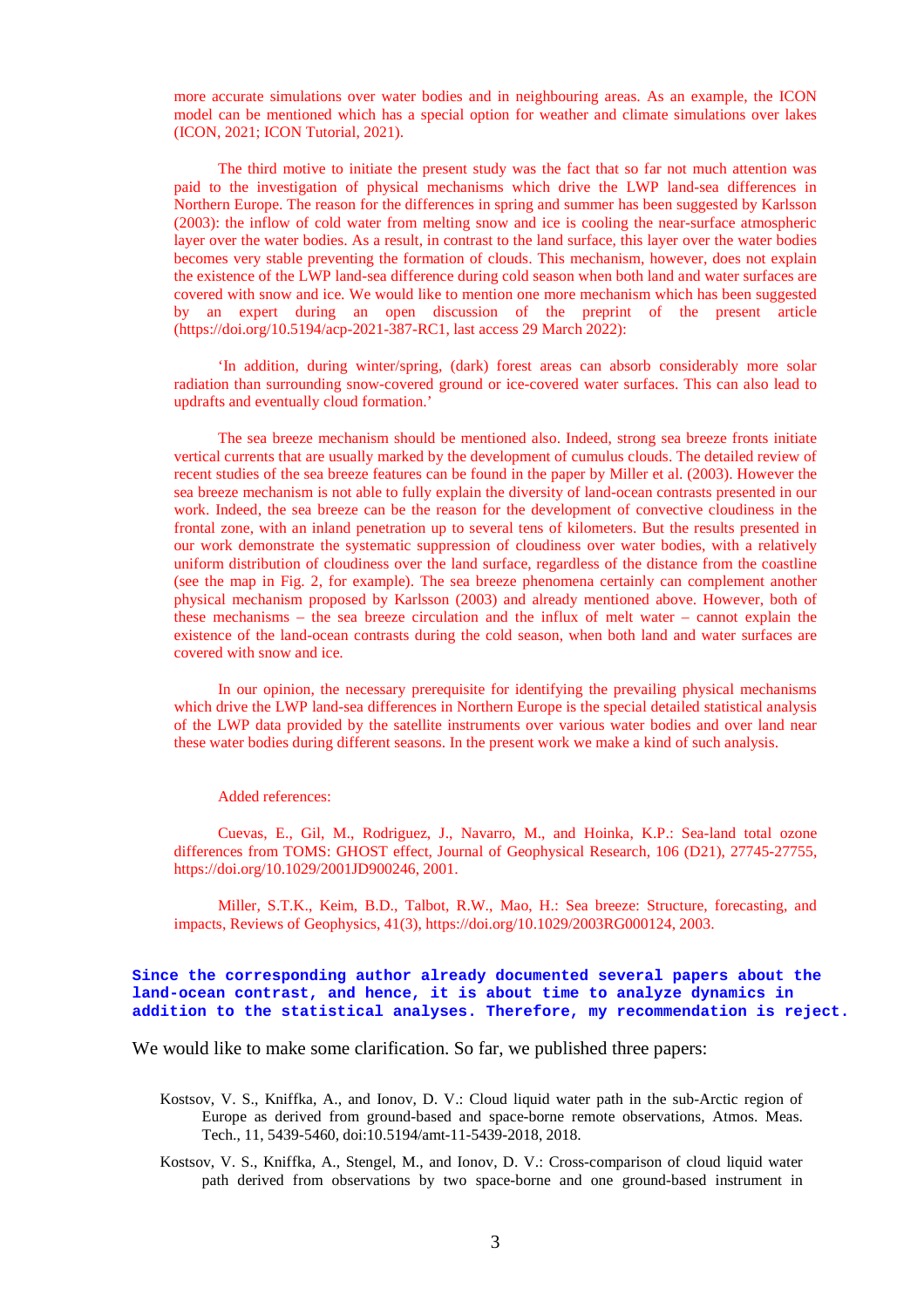northern Europe, Atmos. Meas. Tech., 12, 5927–5946, https://doi.org/10.5194/amt-12-5927- 2019, 2019.

Kostsov, V. S., Ionov, D. V., and Kniffka, A.: Detection of the cloud liquid water path horizontal inhomogeneity in a coastline area by means of ground-based microwave observations: feasibility study, Atmos. Meas. Tech., 13, 4565–4587, https://doi.org/10.5194/amt-13-4565- 2020, 2020.

In the first two papers the problem of the assessment of the LWP land-sea contrast was just shortly mentioned. These papers were sharply focused on the comparison of the space-borne and ground-based measurements of LWP. So, up to now we made only one study completely focused on the LWP land-sea contrast (Kostsov et al., 2020) but this study was devoted to the problem of the LWP contrast detection only from ground-based observations at only one location. One can see that our present work is just the second specialized study of the LWP land-sea contrast and the very first study of its spatial and temporal features. Therefore, we do not agree with the referee's statement that the time has come to perform the analysis of dynamic processes. We also would like to mention that actually we started such analysis but using the ICON model. In our opinion, it is the matter of authors choice what tool and what way to use for investigations. We decided to follow the way of using modern state-of-the-art weather and climate models which are able to simulate a bunch of different processes and at the same time to account for local orography. The above mentioned progress of the present work in comparison to our previous studies is summarized in the revised version in Section 1.3:

## **1.3 Novelty**

In the present study, the focus is made on the temporal and spatial variations of LWP in coastal areas at different scales. The goal of the present study is to analyse the phenomenon of the LWP horizontal inhomogeneities in the vicinity of a number of water bodies in Northern Europe which differ significantly in their geomorphology (shape, area, volume, etc.): Gulf of Finland, Gulf of Riga, the Neva River bay, Lake Ladoga, Lake Onega, Lake Peipus, Lake Pihkva, Lake Ilmen, and Lake Saimaa. The study is based on LWP data over Northern Europe obtained from seven years (2011-2017) of the space-borne measurements by the SEVIRI instrument. Initially, our aim was to answer the following main questions:

- What are the statistical distributions of the LWP land-sea difference during different seasons at different water bodies?
- Does the LWP land-sea contrast always exist during warm and cold season at water bodies with different properties, and what is its magnitude for large and small water bodies?
- How strong is the inter-annual variability of the LWP land-sea contrast and are there any long-term trends?
- Are there any characteristic features in the diurnal variations of the LWP land-sea contrast (for the day time when space-borne measurements by SEVIRI are available)?
- Is there any correlation between the ice/snow cover period and the magnitude of the LWP contrast?
- Can we distinguish artefacts in the LWP contrast data provided by SEVIRI and, if yes, when and how often do these artefacts appear?

In addition, for several specific cases, atmospheric parameters over the mesoscale domain comprising Gulf of Finland and several lakes have been simulated with the numerical model ICON in limited area and weather prediction mode. The goal of these simulations was to assess how modern state-of-the-art weather-climate model which account for a variety of processes and produce self-consistent data can be used for studying the problem of formation of the LWP land-sea contrast.

**The authors can easily find some past researches on the meso-scale circulation related to the land-ocean contrast as follows. Please review in detail. Hadi et al., (2000) Tropical Sea-breeze Circulation and Related Atmospheric Phenomena Observed with L-band Boundary Layer Radar in Indonesia, https://www.jstage.jst.go.jp/article/jmsj1965/78/2/78\_2\_123/\_article**